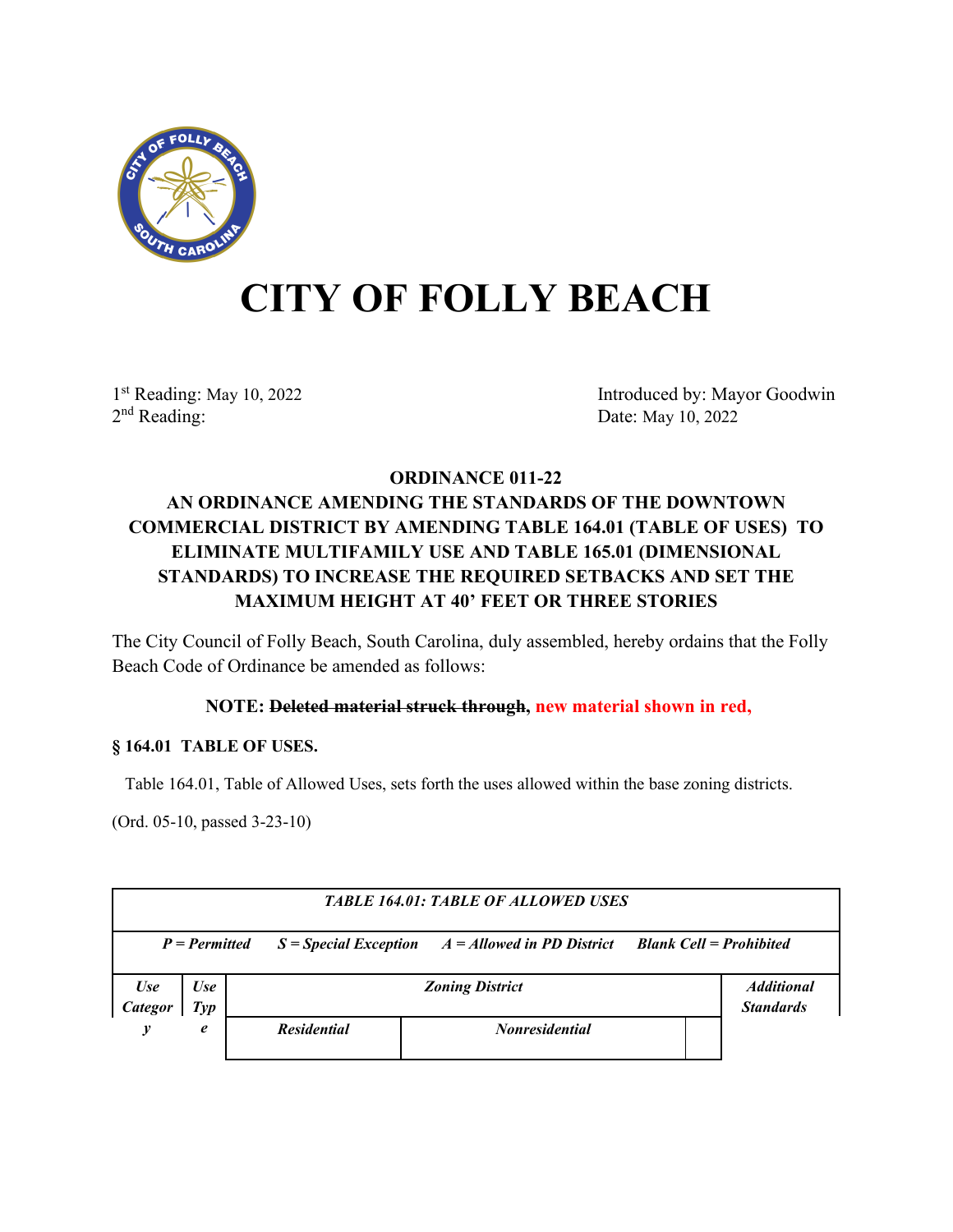| RSF<br>DC<br>IC<br>CC<br>$\overline{CN}$<br>RT<br>RM<br>M<br>$\boldsymbol{P}$<br>$\boldsymbol{F}$<br>$\boldsymbol{F}$<br>$\mathcal{C}_{0}^{(n)}$<br>D<br>$\left(1\right)$<br><b>TABLE 164.01: TABLE OF ALLOWED USES</b><br>$P = Permitted$<br>$S = Special Exception$<br>$A =$ Allowed in PD District Blank Cell = Prohibited |                                             |                |                                             |                |              |                                      |                |                                      |                  |                                      |                             |                         |
|-------------------------------------------------------------------------------------------------------------------------------------------------------------------------------------------------------------------------------------------------------------------------------------------------------------------------------|---------------------------------------------|----------------|---------------------------------------------|----------------|--------------|--------------------------------------|----------------|--------------------------------------|------------------|--------------------------------------|-----------------------------|-------------------------|
| <b>Use</b><br>Use Type<br><b>Zoning District</b><br>Categor                                                                                                                                                                                                                                                                   |                                             |                |                                             |                |              |                                      |                |                                      | <b>Additiona</b> |                                      |                             |                         |
| $\boldsymbol{y}$                                                                                                                                                                                                                                                                                                              |                                             |                | <b>Residential</b><br><b>Nonresidential</b> |                |              |                                      |                |                                      |                  | $\boldsymbol{P}$<br>$\boldsymbol{D}$ | <b>Standards</b>            |                         |
|                                                                                                                                                                                                                                                                                                                               |                                             | RSF            | RT<br>$\boldsymbol{F}$                      | $\bm{F}$       | RM           | $\boldsymbol{D}$<br>$\boldsymbol{C}$ | IC             | $\boldsymbol{M}$<br>$\boldsymbol{C}$ | CC               | $\boldsymbol{C}$<br>$\boldsymbol{N}$ | $\overline{a}$<br>$\lambda$ |                         |
| RESIDENTIAL USE CLASSIFICATION                                                                                                                                                                                                                                                                                                |                                             |                |                                             |                |              |                                      |                |                                      |                  |                                      |                             |                         |
| Househo<br>ld Living                                                                                                                                                                                                                                                                                                          | Multi-family dwelling                       |                |                                             | ${\bf P}$      |              | $\, {\bf p}$                         |                |                                      | $\, {\bf p}$     |                                      | $\mathbf{A}$                | $§ 164.03-$<br>01(A)(1) |
|                                                                                                                                                                                                                                                                                                                               | Single-family<br>dwelling                   | $\overline{P}$ | $\overline{P}$                              | $\overline{P}$ | $\mathbf{P}$ |                                      | $\overline{P}$ | $\overline{P}$                       | $\overline{P}$   |                                      | $\mathbf{A}$                | $§ 166.05-$<br>02       |
|                                                                                                                                                                                                                                                                                                                               | Two-family dwelling                         |                | ${\bf P}$                                   | $\mathbf{P}$   | $\mathbf{P}$ |                                      | $\mathbf{p}$   | $\, {\bf p}$                         | $\mathbf{P}$     |                                      | $\mathbf{A}$                | $§ 164.03-$<br>01(A)(2) |
|                                                                                                                                                                                                                                                                                                                               | Townhouse                                   |                |                                             | $\, {\bf p}$   |              |                                      |                |                                      | $\, {\bf p}$     |                                      | $\mathbf{A}$                | $§ 166.05-$<br>03       |
|                                                                                                                                                                                                                                                                                                                               | Residential unit over<br>nonresidential use |                |                                             | $\mathbf{P}$   |              | $\mathbf{P}$                         | $\mathbf{P}$   | ${\bf P}$                            | $\, {\bf p}$     |                                      | $\mathbf{A}$                |                         |

## **§ 165.01-02 Dimensional Standards in the Zoning Districts.**

 Unless otherwise specified, all principal and accessory structures in the zoning districts are subject to the dimensional standards set forth in [Table 165.01,](https://codelibrary.amlegal.com/codes/follybeach/latest/follyb_sc/0-0-0-31825#JD_Table165.01) Dimensional Standards.

| TABLE 165.01: DIMENSIONAL STANDARDS (1) |                                      |                      |                                      |                              |                      |                             |                    |  |  |  |
|-----------------------------------------|--------------------------------------|----------------------|--------------------------------------|------------------------------|----------------------|-----------------------------|--------------------|--|--|--|
| <b>ZONING</b><br><b>DISTRICT/USE</b>    |                                      | <b>LOT AREA</b>      |                                      |                              |                      | <b>SETBACKS</b> (2)         | MAX.<br>HEIGHT (9) |  |  |  |
|                                         | <b>Density</b><br>(DU/Sq.<br>$F_{t}$ | Max. Lot<br>Coverage | Min. Lot<br><i>Area</i><br>(Sq. Ft.) | Min.<br>Lot<br>Width<br>(Ft) | <b>Front</b><br>(Ft) | Each<br><b>Side</b><br>(Ft) | Rear<br>(Ft)       |  |  |  |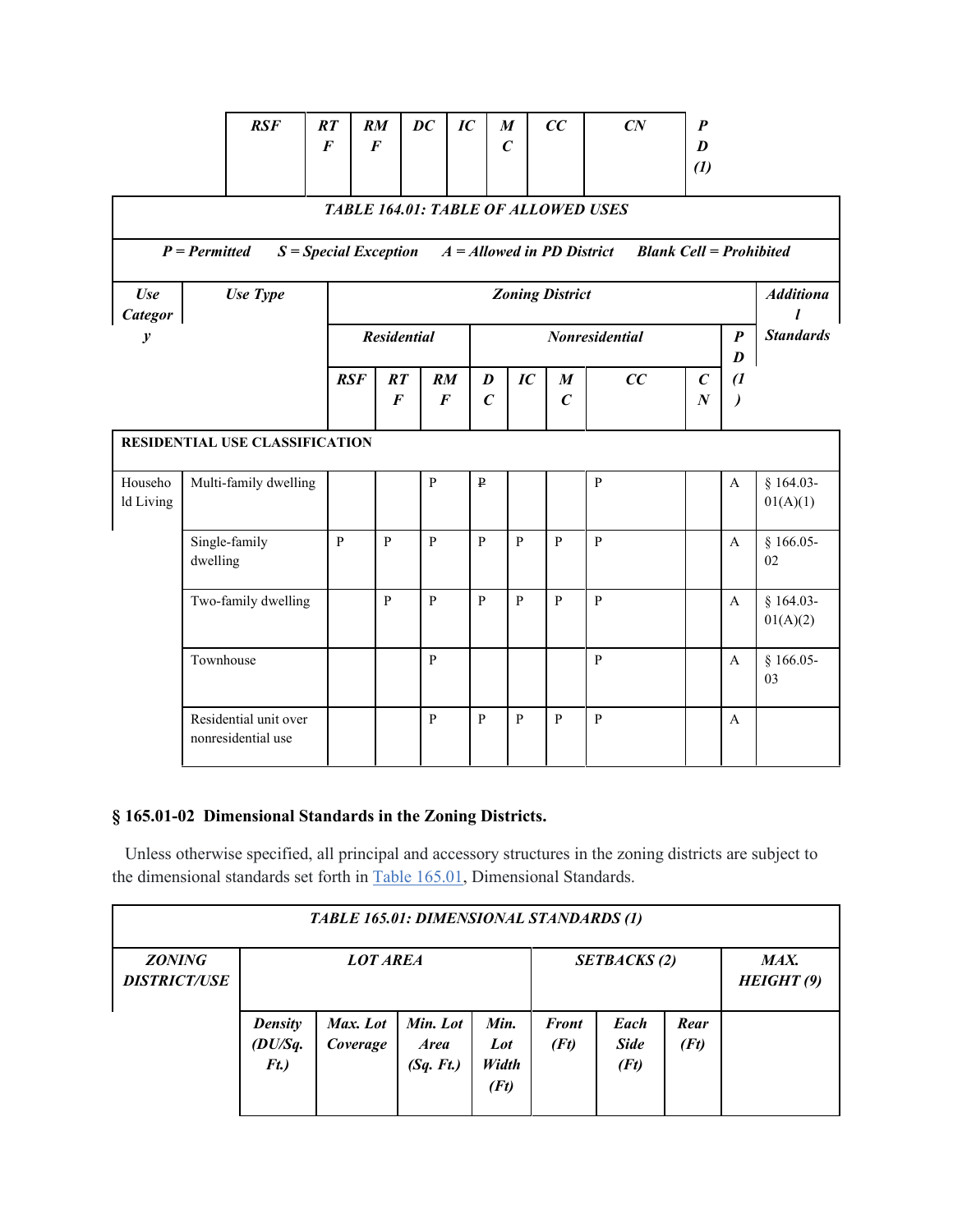| <b>DOWNTOWN COMMERCIAL (DC)</b>                                                                                                                                                                                                                                                                                                                                                              |                                               |                             |                                                   |                                                                                                                                             |       |                 |    |                                                                                           |  |
|----------------------------------------------------------------------------------------------------------------------------------------------------------------------------------------------------------------------------------------------------------------------------------------------------------------------------------------------------------------------------------------------|-----------------------------------------------|-----------------------------|---------------------------------------------------|---------------------------------------------------------------------------------------------------------------------------------------------|-------|-----------------|----|-------------------------------------------------------------------------------------------|--|
| Single- and two-<br>family uses                                                                                                                                                                                                                                                                                                                                                              | 1/10,500<br>(up to 4<br>per acre<br>max.)     | 50% of<br>high<br>ground(3) | 10,500                                            | 35                                                                                                                                          | 10(5) | 510             | 10 | 34' above the top<br>of the first living<br>floor surface $(4)$                           |  |
| Multi-family uses                                                                                                                                                                                                                                                                                                                                                                            | 1/3,500<br>(up to 12)<br>per acre<br>$max.$ ) |                             | 3,500 per<br>multi-<br>family<br>dwelling<br>unit | None<br>None required<br>required<br>except when<br>abutting RSF, RTF<br>(5)<br>or RMF; then<br>10<br>greater of 1/2<br>structure height or |       |                 |    |                                                                                           |  |
| Outdoor retailers                                                                                                                                                                                                                                                                                                                                                                            |                                               |                             | 2,625 per<br>outdoor<br>retailer                  |                                                                                                                                             |       | $15$ feet<br>10 |    |                                                                                           |  |
| All other uses                                                                                                                                                                                                                                                                                                                                                                               | N/A                                           |                             | 5,250                                             |                                                                                                                                             |       |                 |    | 40' above the first<br>living floor<br>surface<br>centerline of the<br>nearest street (4) |  |
| See § 163.05                                                                                                                                                                                                                                                                                                                                                                                 |                                               |                             |                                                   |                                                                                                                                             |       |                 |    |                                                                                           |  |
| NOTES:                                                                                                                                                                                                                                                                                                                                                                                       |                                               |                             |                                                   |                                                                                                                                             |       |                 |    |                                                                                           |  |
| Uses may also be subject to district-specific standards (Chapter 163), use-specific standards (Chapter 164), or design standards<br>(Chapter 166) that further limit these standards.<br>Required setbacks may be increased in accordance with the standards in § $166.04-03$ , Marsh Buffers, and § 166.04-04, Beach<br>and Dune Management Area (if applicable).                           |                                               |                             |                                                   |                                                                                                                                             |       |                 |    |                                                                                           |  |
| Single- and two-family structures are subject to maximum floor area ratio limitations in $\S 166.05-03$ , Single-and Two-Family<br>Design Standards (as appropriate).                                                                                                                                                                                                                        |                                               |                             |                                                   |                                                                                                                                             |       |                 |    |                                                                                           |  |
| Multi-family uses are limited to a maximum of two stories (measured from the top of the first living floor surface).Non<br>residential uses in the DC and IC Districts are limited to a maximum of three stories. Roof top decks and parking areas greater<br>than seven feet in height located below the first finished floor shall constitute a story for the purpose of measuring height. |                                               |                             |                                                   |                                                                                                                                             |       |                 |    |                                                                                           |  |

 New development fronting Center Street shall be built to the edge of the street right-of-way, to the maximum extent practicable.

There is no minimum lot size except where required by DHEC for on-site wastewater facilities.

There shall also be a setback of 25 feet from the OCRM critical line in the CN district.

 Setbacks in the RSF and RTF zones shall be a minimum of five and a maximum of ten feet. Eaves may extend into the required setback up to 18". HVAC platforms may extend into the required setback up to 5' on side of the structure, but cannot be located on both sides.

Max height shall not exceed height regulated in  $\S$  [90.05.](https://codelibrary.amlegal.com/codes/follybeach/latest/follyb_sc/0-0-0-34064#JD_90.05)